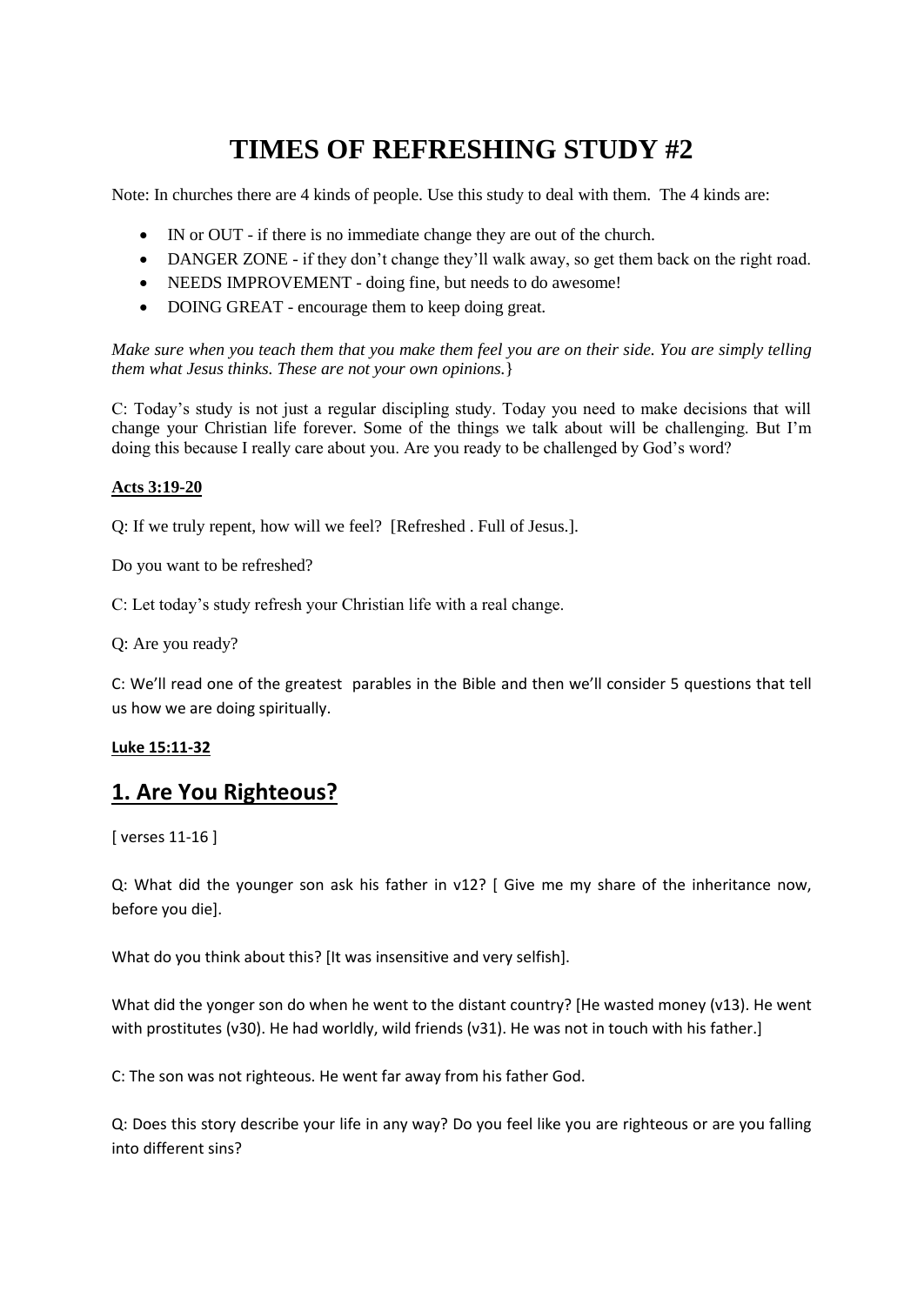### **James 1:27**

Q: How does God want us to live? [To care for others, and to keep ourselves from being polluted by the world.]

Q: How do you feel about helping the poor and helpless? How much do you help others? {Let them share}

Do you spend a lot of time with worldly friends? What about your old sins – have you fallen back to them? How is it really going with

- Sexual purity
- Lying at work
- Smoking / drinking / tobacco / Pan
- Anger
- Masturbation/Lust
- Laziness-not helping at home

{Take this opportunity to warn them sternly if they've ben repeatedly falling into a particular sin}.

# **2. How is Your Relationship With God?**

[Luke 15:17-20]

C: This young man had gone far away from his father. He hadn't really talked to him in years. He was no longer like a son. But in verses 18-19, he planned to start talking with his father. He was going to apologize to him.

Q: Do you ever apologize to God and confess your sins in prayer? {Let them share. Take a minute to pray together, confessing and asking forgiveness for sins.}

C: Let's look at what Jesus said about prayer in Matthew 6.

#### **Matthew 5:15-16**

Q: What does v8 say about God? [He knows what we need before we ask him]

Q: According to v9, what should we call God? [Our Father in heaven]

C: In v11, it says that we should ask God for our daily bread. We should depend on him every day. We should talk to him as our dad.

Q: How is your relationship with God? Is it like a son-father relationship? Or do you feel like he is your boss, or far away? {Let them share}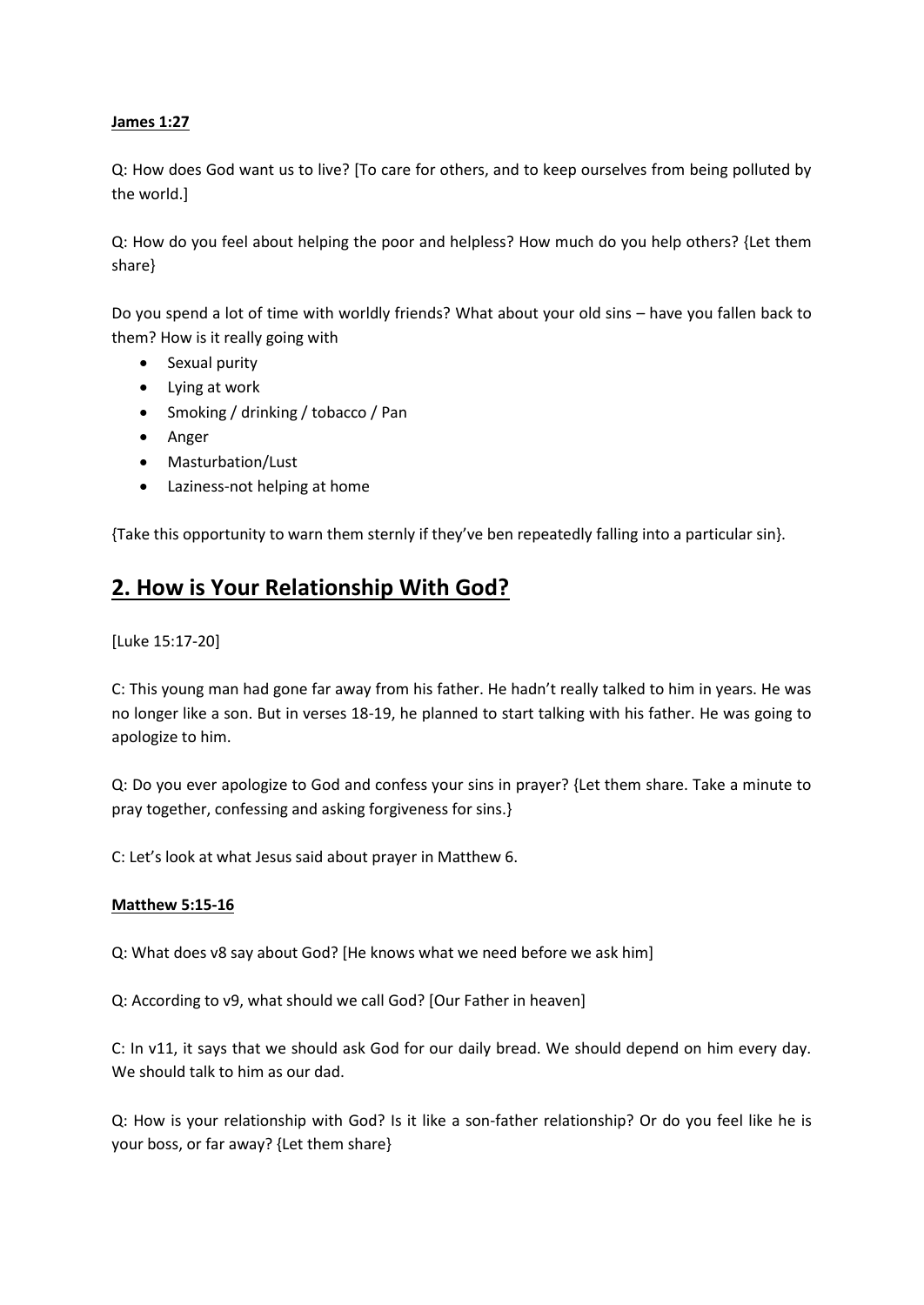How much do you pray every day? For how many minutes? What are your prayers like – do you feel close to God?

C: You need to pray for a minimum of 20 minutes per day. {Give them a structure to help them}.

C: In v16 he mentions, "when you fast". Jesus expected that we would fast sometimes.

Q: Have you ever fasted? How often do you fast? {Let them share}.

C: We all should fast and pray for all our disciples, for peace in our region and open doors for the gospel. That would be a great day for you to fast too.

C: The great news is that if we come to God like a child, he is gracious and compassionate and will accept us.

C: Prayer and fasting are not the only part of our relationship with God. We must also listen to him, by reading the Bible.

Q: How has your Bible study been going? How much do you read a day?

C: You need to at least spend 20 minutes per day. (if you can read – otherwise, arrange for a Christian to read to you)

# **3. What Makes You Happy?**

[Luke 15:20-24]

Q: How did the father feel when his son came home? [he ran to meet him v20, he was filled with compassion v20, he wanted to celebrate v23, because his lost son had been found v24.]

C: God celebrates when souls come back to him.

### **Luke 15:3-7**

Q: What does the shepherd do if he loses a sheep? [He goes after it until he finds it v4.]

How do you think God feels about all the lost people in this world? [He wants to bring them back to Him]

How does the shepherd feel when he finds the lost sheep? [Full of joy v6.]

How does God feel when people are saved? [He rejoices v7]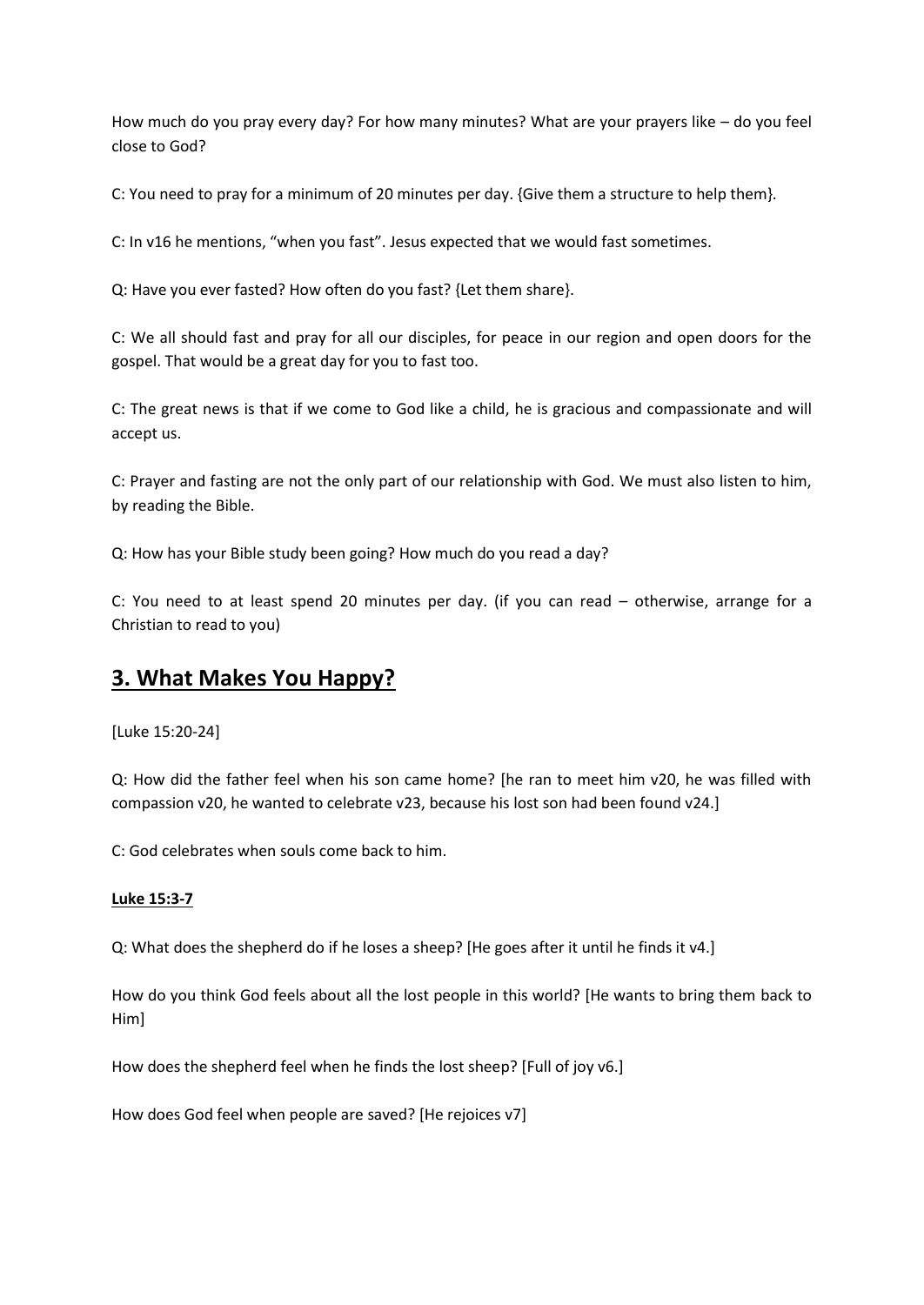C: Happiness does not come from money or fun or a nice marriage or house. Joy comes when we know that our life has a meaning. The Christian life is happiest when we are fruitful, when we are saving souls.

Q: What is the purpose of a Christian? [To make disciples]

Has that been your purpose?

Q: How has your evangelism been going? Do you share your faith as you go, on your own? Who have you invited who has become a Christian this year? What would be a good goal for the number of personal fruits you will bring? [If they do not want to share their faith at all, they should leave the church]

C: Here are some keys to evangelism.

- Do "lifestyle" evangelism as you go along, always invite people. Be sure to carry invitations everywhere. Don't just evangelize in the evenings, when you meet the brothers and sisters. Use them especially on Saturday and before Bible Talk.
- Have visitors over for tea, games, dinner
- Give yourself goals for daily or weekly conversations with non-Christians.

# **4. Is Your God Too Small?**

Q: What was the Father like towards his son? [He was very giving. He gave him a hug, a ring v22, a robe v22, the fattened calf v23, a celebration party v23, earlier he had given him his share of the inheritance v12.]

C: God is not a stingy, tiny God who gives a little to us. He is amazingly generous, incredibly powerful. He can do anything if we believe it. If we believe in a BIG, AMAZING God, we will give money generously to the church, because our father in heaven will take care of us. We'll give wholeheartedly in all the meetings, because we are excited about our awesome Father in heaven. In Ephesians 3, Paul talks about how big God our Father is.

#### **Ephesians 3:14-21**

C: Here it says that Paul knelt before the Father v14. He prayed that God would strengthen them v16. He prayed that they would understand how wide and long and high and deep is the love of Christ v18-19. He wanted them to understand that our God's love is not small. In v20, he said that God can do "immeasurably more than all we ask or imagine".

Q: Do you believe that God can do much in your life?

C: When your God is BIG, you'll pray for him to do great miracles. And you will be so fired up that you can serve a great and awesome God who can do anything.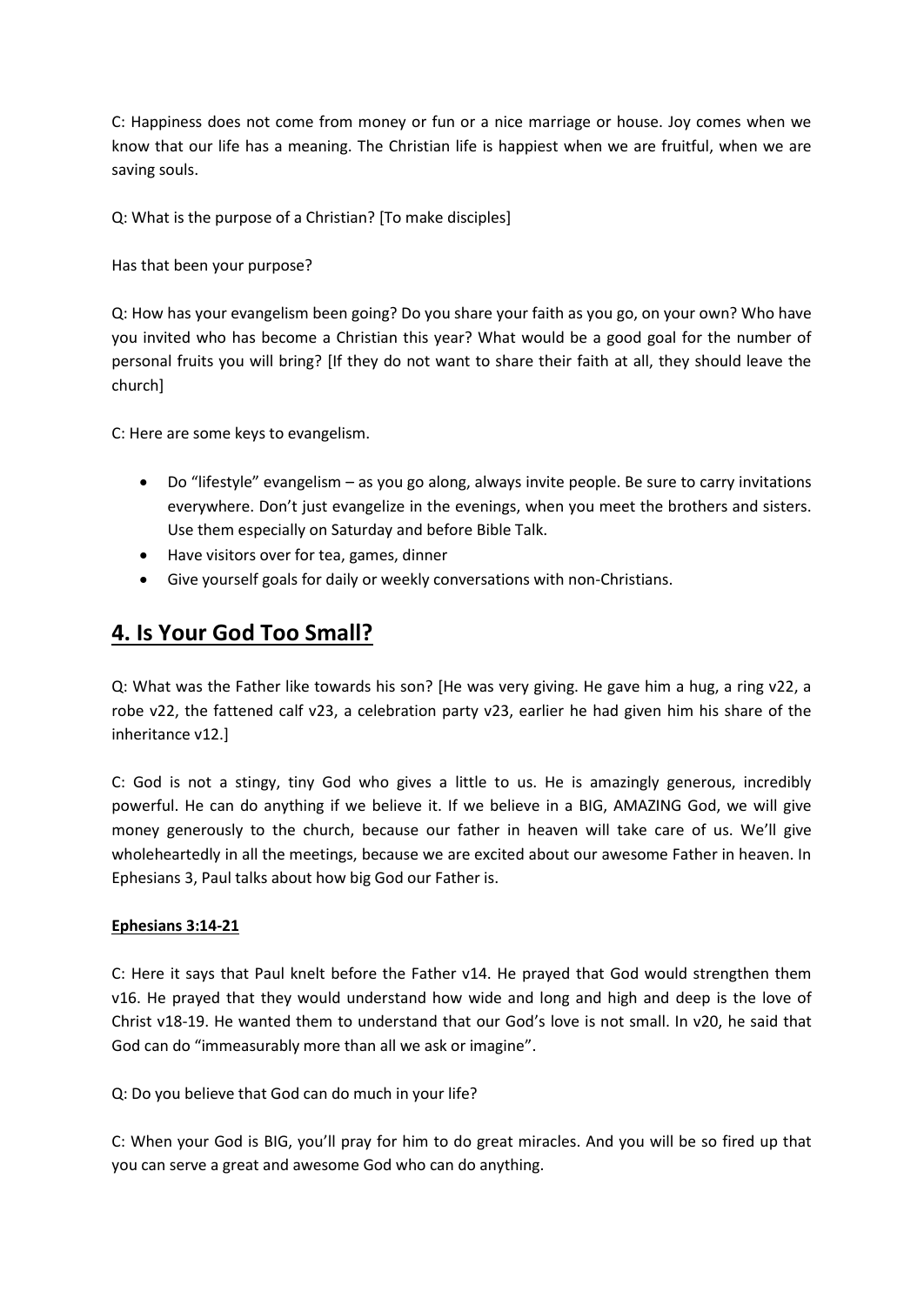- For example, at Bible discussion we need to participate and make comments. How have you been doing on that?
- At church, we need to learn the songs and sing out loud. We need to encourage the speaker. How have you been doing?
- Every month, we need to give at least 10% of our income (even if you are a student) as contribution. How have you been doing in this area? What did you give last month? How about this month? Let's decide on a figure for you to give regularly every month. {Get them to write it down}
- For special contribution, we need to sacrifice. How did it go this year? {If they are giving zero for special contribution and they've been around for more than 6 months, challenge them very hard. Everyone can give something.}
- We need to be generous with each other. Have you had people over to your house very often? It is great to feed others.

# **5. Who runs your life?**

[ Luke 15:25-32 ]

Q: How did the older brother feel when he heard the celebration? [He had a bad attitude v28]

C: The older brother had worked hard for many years v29. He had always obeyed his father. But he was not grateful. And his father did not run his life. His father begged him to come in, but he refused v28,30. He was unwilling to love his own brother. He said to his dad in v30, "this son of your…". And so he missed the kingdom of God. His father was not really running his life.

Q: You may be coming to all the meetings, but who is really in charge of your life? When you make decisions about your future, do you do it with God in mind? Do you get bad attitudes when people mistreat you? Do you miss meetings?

C: Some common excuses

- Urgent office work
- Family fights and persecution
- Relatives from out of town
- Small sickness
- Urgent house work
- Wedding / other functions
- Cricket

C: Let's not be like the older brother, who did not let his father run his life. He would not meet with his brother. His heart was angry. He had the wrong priorities.

C: If you are not regular in the meetings, you can't be considered a true Christian.

C: The following are few areas to focus in your commitment.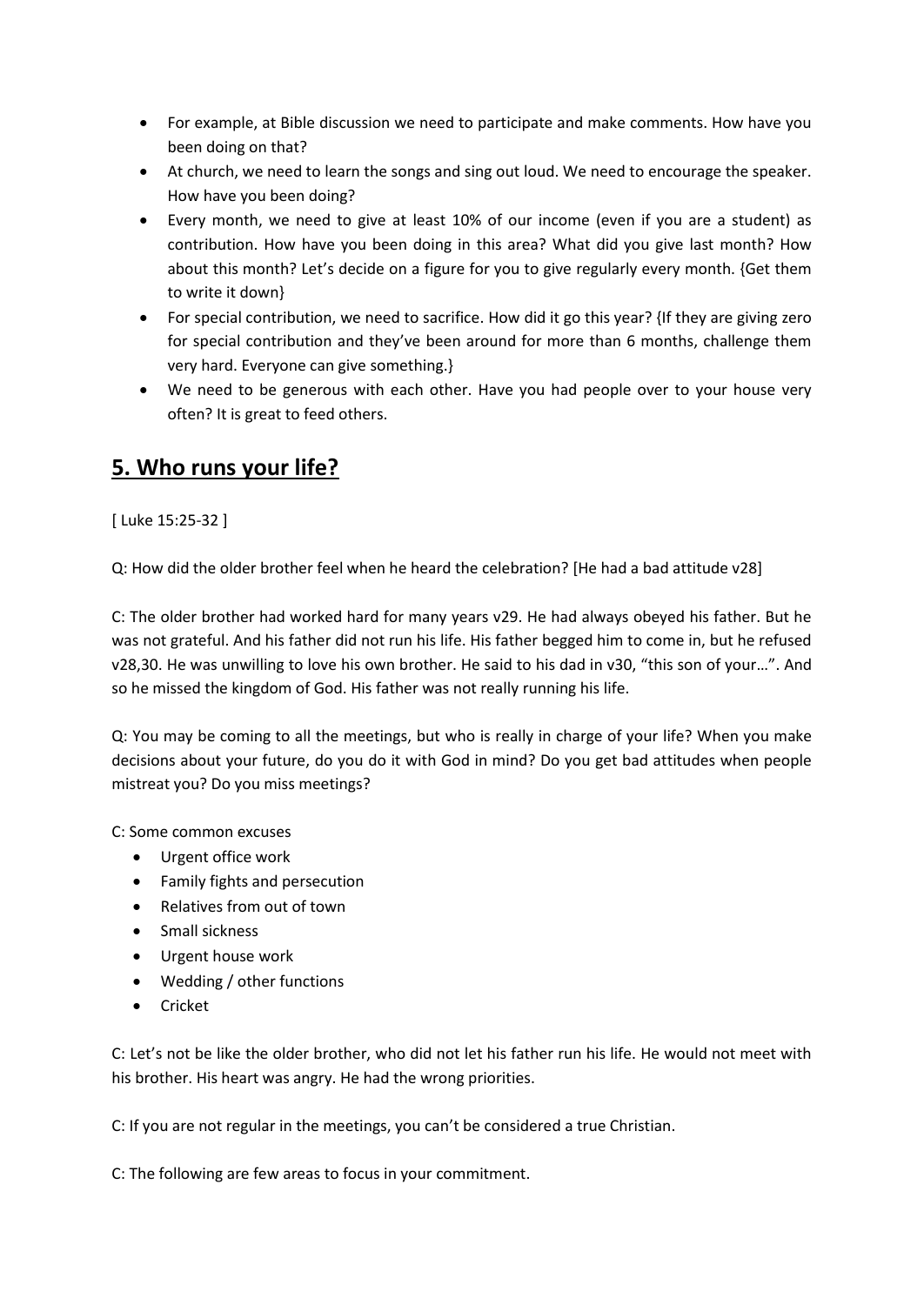- Come on time to all the meetings
- Come to fun times / sports / picnics / optional times as much as you can. Don't just come 3 times per week.
- Come for organized evangelism during the week. {If they have a tough schedule, they don't have to come daily. But everyone should come sometimes to meet the disciples outside of the meetings.}
- Make sure you have weekly time with your disciple.
- Don't go out of town for long periods (more than 15 days) or without taking advice. Everyone who goes away for more than 15 days struggles.

# **Conclusion**

## **Matthew 6:25-34**

C: We've seen what we should be doing as Christians. In this passage, Jesus talks about how God takes care of the birds and the flowers. He tells us not to worry, but to seek His kingdom and his righteousness FIRST in our lives. What about you? Has God been absolutely FIRST in your life? Has God been in control of your money? Are you close to Him? Are you seeking his righteousness? Do you tell others about Him? Or is something else first in your life? {Discuss. Talk about whether or not they have been seeking God's Kingdom and righteousness as FIRST priority}

Q: Do you want to change?

C: The great news is that God is our Father in heaven. He loves you and me. He wants us to change. If you make a radical decision today, you'll stay faithful until death. Let's get RIGHTEOUS. Let's have a great RELATIONSHIP with God. Let's get happy about REACHING the lost. Let's REALLY give financially and really believe that God can do incredible things. And let God RUN your life. I really love you. I want to be a happy Christian and go to heaven. That is why I've shared these things with you.

Q: How do you feel about all this?

"Let Everyone See Your Progress"

C: You remember that last month we did a study called "The Times of Refreshing". In that study, we talked about changing different areas in our lives. Now that several weeks have passed, I think it would be great to see how we are doing with the decisions we made that day.

# **1 Timothy 4:11-16**

C: Here Paul told Timothy to command and teach certain things v11. That is what we are doing with these studies.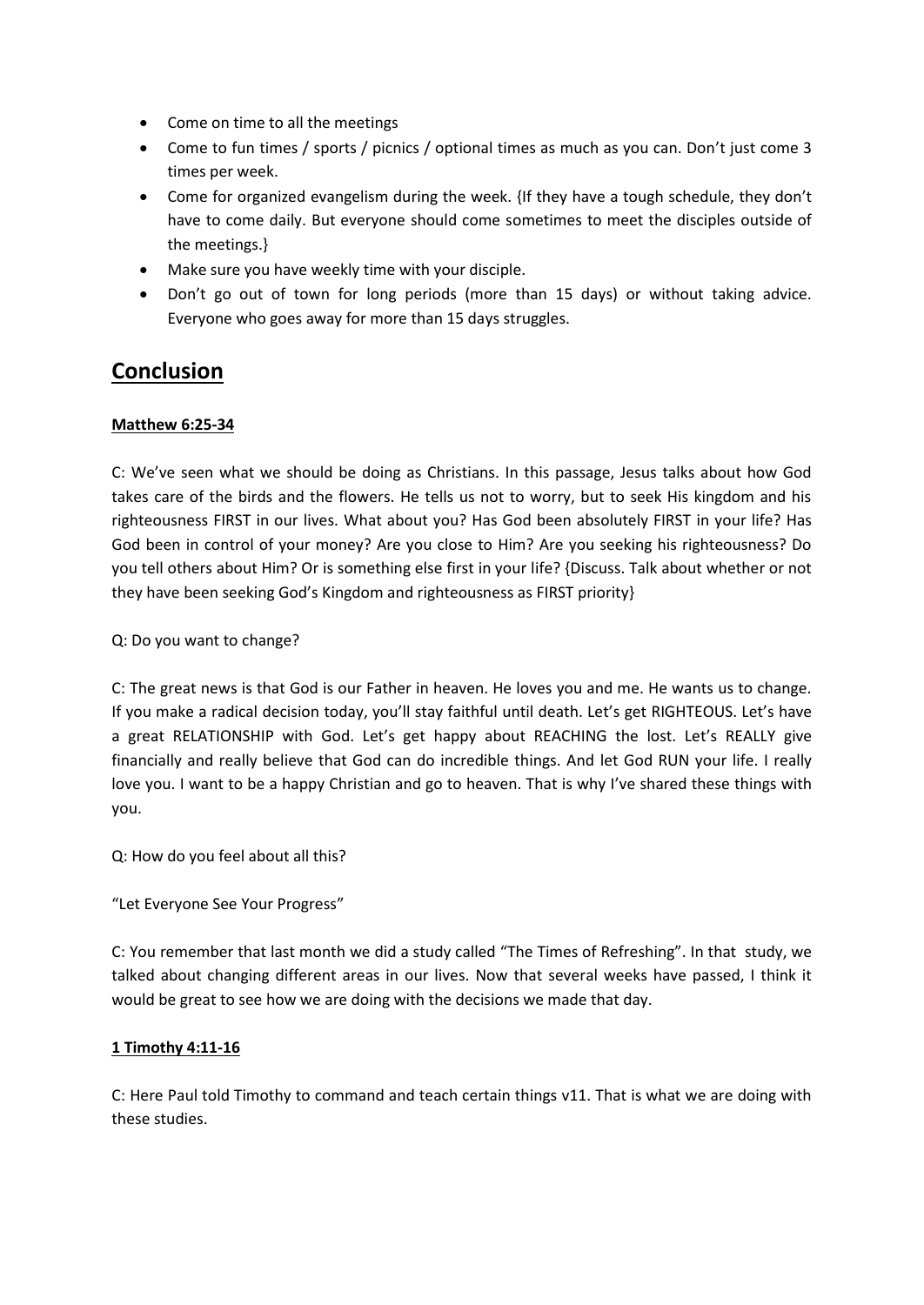C: In v12, he says that our life should be an example for the believers in speech, life, love, faith and purity. In v13 he says we should be involved in public scripture reading (like at Bible discussion).

Q: What does v15 say? [Be diligent in these matters]

What does diligent mean? [Serious].

C: In v15, it says we should give ourselves wholly to these things so that everyone can see our progress. In v16, it says that we should watch our lives and doctrines closely and PERSEVERE (don't give up), because then we and others can be saved.

C: I want everyone to be able to say that you are growing. Let's talk about these areas and see how you are doing.

### a. Speech

Our last point in the Times of Refreshing study was about EVANGELISM. How has that been going? How many visitors have you had in the last four weeks? How many people have been inviting each week? Have you been sharing your faith as you go, on your own? {Share yourself and see how they are doing}

Have you been going to the evening group evangelism for your family group? Are you studying the Bible with anyone?

### b. Life

Has your life been a life of GIVING, like that of Jesus? Did you end up giving to SPECIAL CONTRIBUTION? Did you give your regular contribution this month? Have you been having anyone over to eat with you at your house? Have you been participating more in the Bible talk and at church, singing aloud?

### c. Love

How about our COMMITMENT to the church? Are your relationships in the church growing? Are your getting regular weekly time with your discipler? How are your relationships where you live? Do you have regular devotionals? Do you have rota for flat/house responsibilities? Have you been coming late? Do you think it is loving to miss meetings or come late? Have you been involved enough with the brothers and sisters, or do you need to do more?

#### d. Faith

How is your RELATIONSHIP WITH GOD? Have you fasted at all since we did the study? How much have you been praying and reading the Bible each day? Have you been doing at least 20 minutes of each? Paul told Timothy to "devote himself" to reading the Bible in v13. Do you think you are devoted to God enough?

#### e. Purity